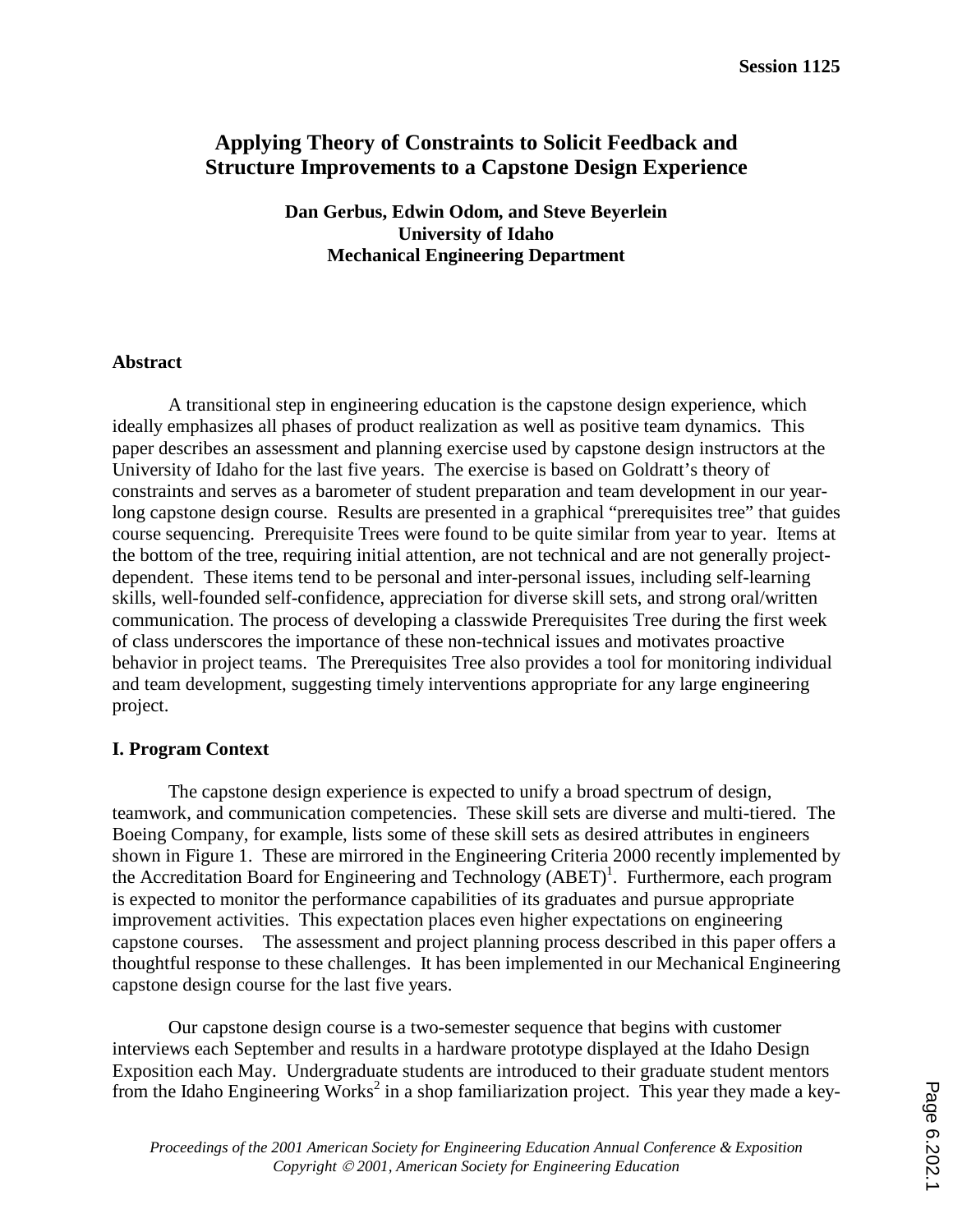ring tool. Throughout the year student teams regularly interact with their graduate student mentors on technical and team issues. This is facilitated by the layout of our new capstone design suite that includes a CNC equipped machine shop, assembly area, CAD laboratory, conference/study area, and graduate student offices. The team-focus and technical excellence promoted by our program is illustrated in the video clip located at

*http://niatt.uidaho.edu/education/skunkworks.ram* and in the IEWorks web page, *http://niatt.uidaho.edu/education/IEWorks.htm*. The diversity and scope of the projects our seniors have undertaken can be observed by visiting the archive located at *www.uidaho.edu/engr/ME/sr\_des*.

- A good understanding of engineering science fundamentals, including mathematics, statistics, physical science, life science, and information technology.
- A good understanding of design and manufacturing processes.
- A multi-disciplinary, systems perspective.
- A basic understanding of the context in which engineering is practiced, including business practices, the environment, customer requirements, and societal needs.
- Good communication skills, including written reports, oral presentations, engineering drawings, and listening.
- High ethical standards.
- An ability to think both critically and creatively independently and cooperatively.
- Curiosity and desire to learn for life.
- A profound understanding of the importance of teamwork.

# **Figure 1, Desired attributes of an engineer by the Boeing Company<sup>3</sup>**

### **II. Method Selection**

The design and management literature is filled with techniques for project planning. Any number of these are quite effective in situations were goals are well-defined, task sequencing is clear, and seasoned work groups already exist for implementing the plan. Unfortunately this is not the case in capstone design courses, especially those that use industry sponsored projects. Problem statements are initially quite vague, potential actions are abundant and ill-sequenced, and project teams are homogeneous without a leadership structure based on previous experience. In this circumstance, it is all too easy for students to find any number of planning tools to be sterile and irrelevant.

We were initially attracted to the work of Eliyahu Goldratt through two of his novels, The  $Goal<sup>4</sup>$  and It's Not Luck<sup>5</sup>. Both books describe ill-defined problems in an interesting engineering context that result from personality differences as well as organizational deficiencies. Underlying both plots is rational, but human-centered, planning process known as the theory of constraints. Our decision to experiment with Goldratt's thinking tools in the capstone design course was reinforced by several alumni who had read his books. All agreed that their capstone project work would have benefited from his approach.

 Goldratt introduced the Prerequisite Tree in It's Not Luck as a tool for achieving aggressive goals. The tool capitalizes on the innate human ability to identify perceived obstacles to achieving the goals. These obstacles can include tangible as well as intangible constraints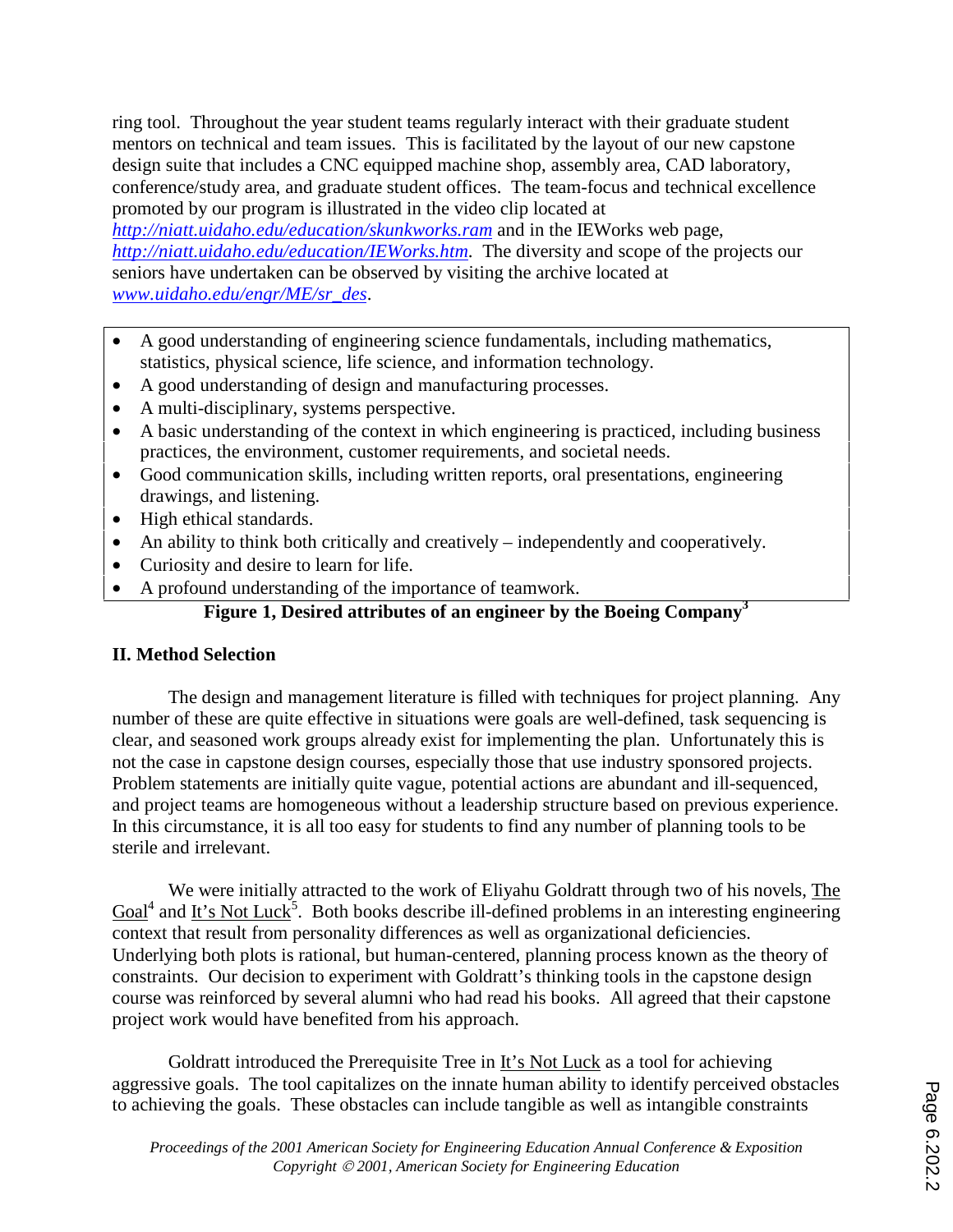such as insufficient funding and personality conflicts. The process of articulating the obstacles requires inter-personal communication that promotes trust-building among potential teammates. Once the obstacles are identified, a set of intermediate objectives is generated that would remove each obstacle. For instance, if insufficient funding is an obstacle, an intermediate objective may be to give the customer design alternatives at several different budget levels. Intermediate objectives, therefore, are milestones to be achieved during the course of the project.<sup>6</sup>

Finally, the intermediate objectives are sequenced based on the number of obstacles that must be overcome before each objective can be successfully achieved. Some of the intermediate objectives may be achieved in parallel while others must be tackled sequentially. The sequencing is determined by discerning what other objectives must be accomplished before work can begin on each intermediate objective. Typically this process will generate two or more independent series of objectives. These series may be performed in parallel. The entire set of intermediate objectives is best displayed graphically in a Prerequisite Tree with the ultimate goal is written at the top of the page. Intermediate objectives that must be completed prior to the accomplishment of this goal are listed at progressively lower levels. Intermediate objectives that teams should accomplish first thus appear at the bottom of the Prerequisite Tree.

### **III. Preassessment**

On the first day of class the students are informed that they will work in teams of three on a year-long, industry-sponsored project. During the first semester they will be expected to interact with an external customer to develop a problem statement, explore alternative solution concepts, and obtain approval to move one of these concepts into the detail design phase. During the second semester they will be expected to produce a working prototype that will be demonstrated at the annual Idaho Engineering Design Exposition. They are encouraged to review the archive of previous projects located on the Internet at *www.uidaho.edu/engr/ME/sr\_des*. They are also encouraged to browse through a library of final reports and personal logbooks maintained by the instructor. The gravity and quantity of work required is sobering.

On the second day of class students are immersed in the planning exercise that is the subject of this paper. This begins with a discussion of the unique opportunities and challenges associated with the capstone design course. The role of big hairy audacious goals  $(BHAG)^{7}$  as an engine for both personal and organizational development is discussed. An excellent senior design project and experience is established as the ultimate goal of the capstone sequence. We have found that students are attracted to the idea of achieving a quality product through a quality process. They are assured that the instructor(s) value their personal development as much as meeting customer needs.

The planning begins with a brainstorming session facilitated by the instructor. Students are asked to share all obstacles they can envision getting in the way of the senior design BHAG. Every suggestion is numbered and written on the board with plenty of adjacent space for a corresponding intermediate objective that will be generated in a later step. Effort is made to suspend judgement as a tool for revealing all of the students' concerns about the capstone course. Multiple, but similar, obstacles pose no difficulty to the theory of constraints and will end up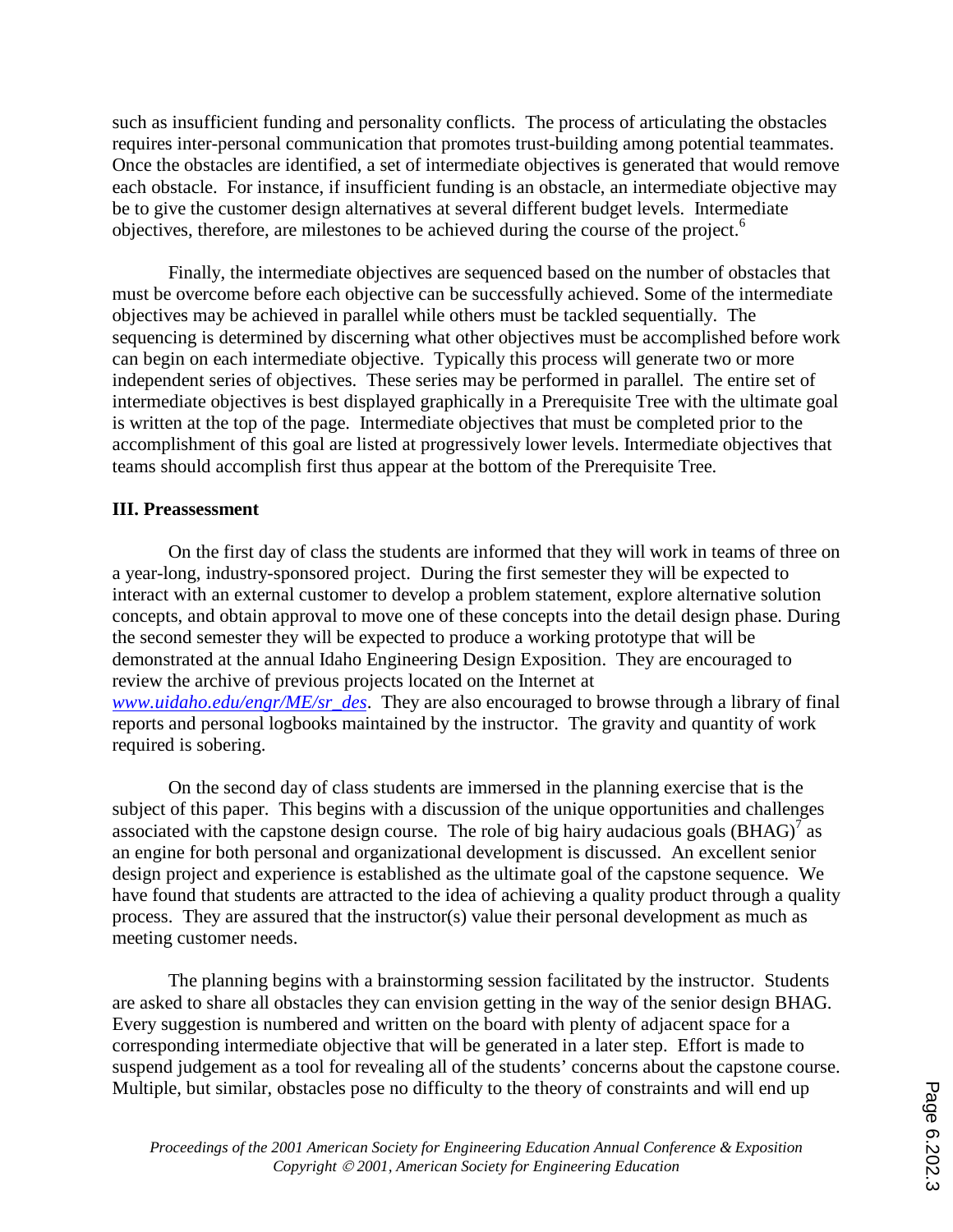getting lumped together at a later step. Listening carefully provides clues about the readiness of individual students to tackle a complex team-based design problem. Off-the-wall items should be gracefully and humorously accepted. Some of these might be followed-up with an example how this unlikely constraint posed a serious problem to a previous design team. Other items can be elaborated in ways that might otherwise remain unspoken, but can have a major bearing on design team performance. An example is 'lack of desire' or 'lack of motivation'. These might convey concern about the serious time commitment required for team success. Such concerns may result from a military obligation after graduation, contemplation of law school or business school, or the need to return home to run the family farm. These individuals may have done very well in other engineering classes. Yet, in forming design teams, it is important not to count on individuals who won't be pursuing an engineering career as a primary source of team leadership. At the conclusion of the brainstorming session, the instructor should introduce a few obstacles that have gone unidentified, but that are likely to plague a number of teams later in the design process. Examples might include an unresponsive customer or an uncooperative vendor. A list of obstacles from one of our brainstorming sessions is shown in the left column of Figure 2.

Next, an intermediate objective is formulated to remove each obstacle. It is important that these carry the same number as the related obstacle. Each objective should be discussed enough so that there is class consensus that the objective is sufficient to remove the obstacle. Some amount of real-time editing may be required. Care should be taken to phrase these objectives in terms of actions that students are able and willing to do. It is helpful to use action verbs. Broad-based acceptance of each objective can be used to advantage later in the year when a design team has failed to address a major element in the Prerequisite Tree. The list of intermediate objectives that we proposed remove the obstacles is given in the middle column of Figure 2.

On the third day of class, the obstacles that must be removed before each objective can be implemented are carefully annotated. It is best to illustrate this for several intermediate objectives and then allow cooperative learning groups to complete the remainder of list, periodically comparing their results. This activity also assesses students' analytical and communication skills. Notes can be taken on decision-making and communication behaviors exhibited by different groups that are worthy of consideration when designing project teams later in the semester. At this stage it is useful to remind students that annotating obstacles is a somewhat tedious process because all obstacles must be compared with each objective. At the same time it is a good idea to assure them that they will find patterns that tend to reoccur for multiple objectives. By asking student teams to compare and defend their results, key questions about sequencing and patterning are likely to get raised and the level of critical thinking is elevated. The right column in Figure 2 annotates the obstacles that must be overcome before tackling each of the intermediate objectives in the middle column.

Cooperative learning groups are then asked to report their BHAG plan in the form of a poster-size flowchart. This assignment assesses students' inductive reasoning and computer drafting skills. They are encouraged to group obstacles that tend to occur together, collapsing these under a common heading. Obstacles that occur repeatedly correspond to entry level intermediate objectives that appear at the bottom of the Prerequisite Tree. Obstacles that occur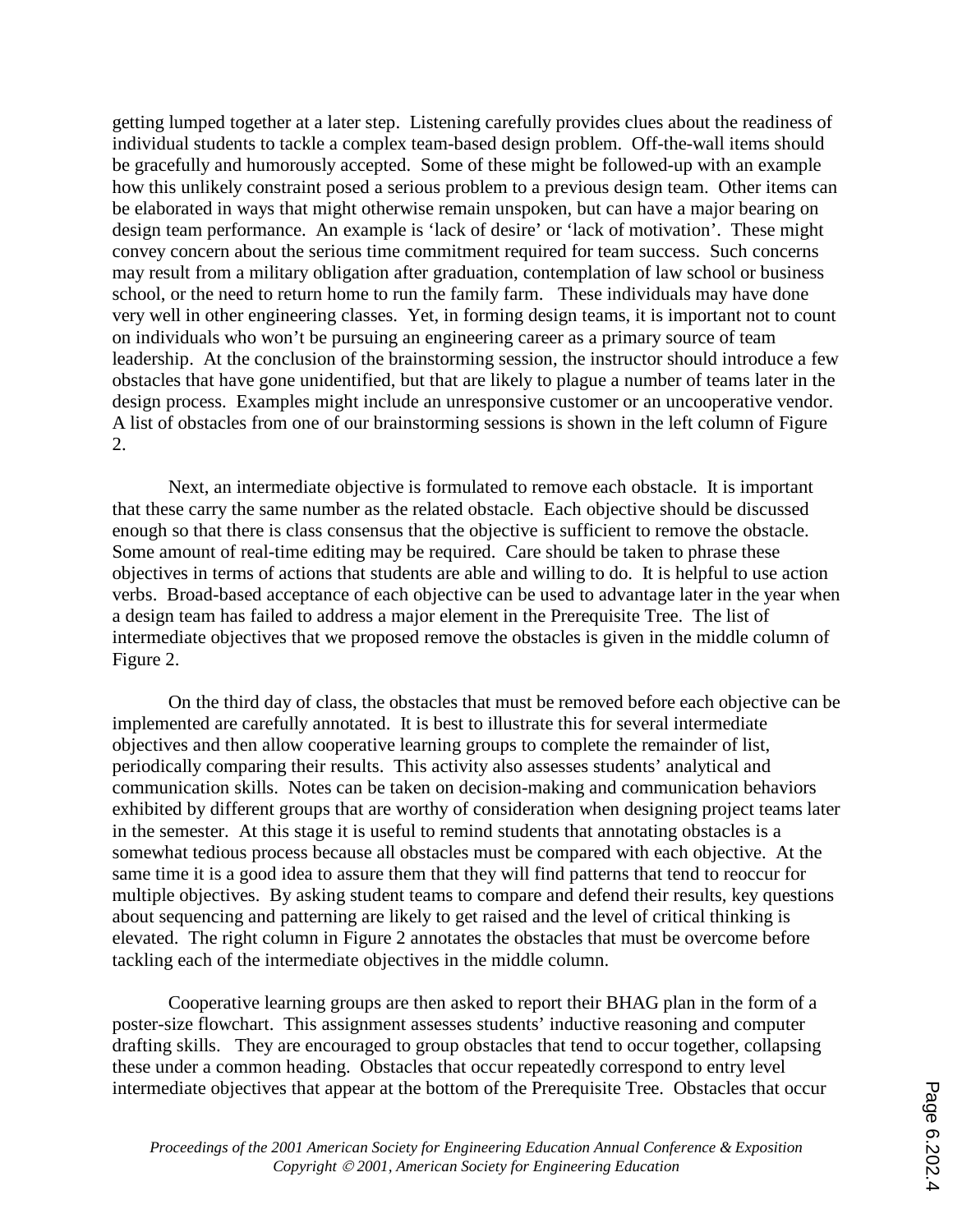infrequently correspond to tertiary objectives that are situated higher in the Prerequisite Tree. The planning exercise concludes with a peer reviewed poster session. Group members take turns explaining their posters while the remaining members circulate and comment on the work by other teams. Students and teaching staff are given yellow sticky notes and asked to leave notes stating what they liked about each poster and what could be clarified. Figure 3 gives a synthesized Prerequisite Tree prepared by one of our graduate student mentors.

| <b>Obstacles</b>              | <b>Intermediate Objectives</b>       | <b>Prerequisites</b>       |
|-------------------------------|--------------------------------------|----------------------------|
| 1. lack of desire             | 1. change your attitude              | 4,8,16,26                  |
| 2. not enough time            | 2. organize time                     | 1,8,16,26,17               |
| 3. not enough money           | 3. get a budget                      | 9                          |
| 4. not smart enough           | 4. study/apply yourself              | 1,8,26                     |
| 5. not enough experience      | 5. prototype early and often         | 1,2,4,6,8,15,16,26,28      |
| 6. poor instruction           | 6. provide feedback in               | 1, 3, 7, 8, 15, 16, 17, 28 |
|                               | journal/portfolio entries            |                            |
| 7. bad communication          | 7. learn to communicate              | 1,2,4,8,16                 |
| 8. lack of motivation         | 8. get motivated                     | 1,4,16                     |
| 9. need a project             | 9. get a project                     | 12                         |
| 10. poor teamwork skills      | 10. develop teamwork skills          | 1,4,7,8                    |
| 11. impossible project        | 11. properly size project            | 9,12                       |
| 12. difficult customer        | 12. learn to work with customer      | 1,4,7                      |
| 13. personality conflicts     | 13. resolve conflicts                | 1,4,5,7,8,10,16,21         |
| 14. bad start                 | 14. good start                       | 1,4,5,7,8,9,13,15,16,17    |
| 15. too many other            | 15. prioritize commitments           | 1,8,16,26                  |
| commitments                   |                                      |                            |
| 16. close-minded              | 16. open-minded                      | 1,4,8,26                   |
| 17. poor time management      | 17. prioritize commitments           | 1,8,16,26                  |
| 18. lack of resources         | 18. get adewuate resources           | 9                          |
| 19. other members "pull a     | 19. motivate members to take         | 1,4,7,8,20                 |
| vacuum"                       | responsibility                       |                            |
| 20. inactive graduate student | 20. include mentor in team           | 1,2,4,8,16                 |
| mentor                        | meetings                             |                            |
| 21. group member              | 21. learn conflict resolution skills | 1,4,5,7,8,10,16,21         |
| disagreements                 |                                      |                            |
| 22. lack of machining skills  | 22. get shop training                | 1,2,4                      |
| 23. lack of space             | 23. find/share space                 | 9                          |
| 24. location of shop          | 24. set aside shop time              | 9                          |
| 25. share machine time        | 25. effectively use time available   | 1,8,16,26                  |
| 26. lack of self confidence   | 26. become self confident            | 1,8,16                     |
| 27. natural causes            | 27. plan for them                    | 1                          |
| 28. not a high priority       | 28. get motivated                    | 1,4,8,16,26                |
| 29. lack of direction         | 29. consult with other teams         | 1,4,8,16,26                |
| 30. lack of creativity        | 30. seek opportunities to practice   |                            |
|                               | creativity                           |                            |

**Figure 2, Obstacles, Intermediate Objectives, and the Prerequisites to the Intermediate Objectives necessary to achieve an excellent senior design experience.**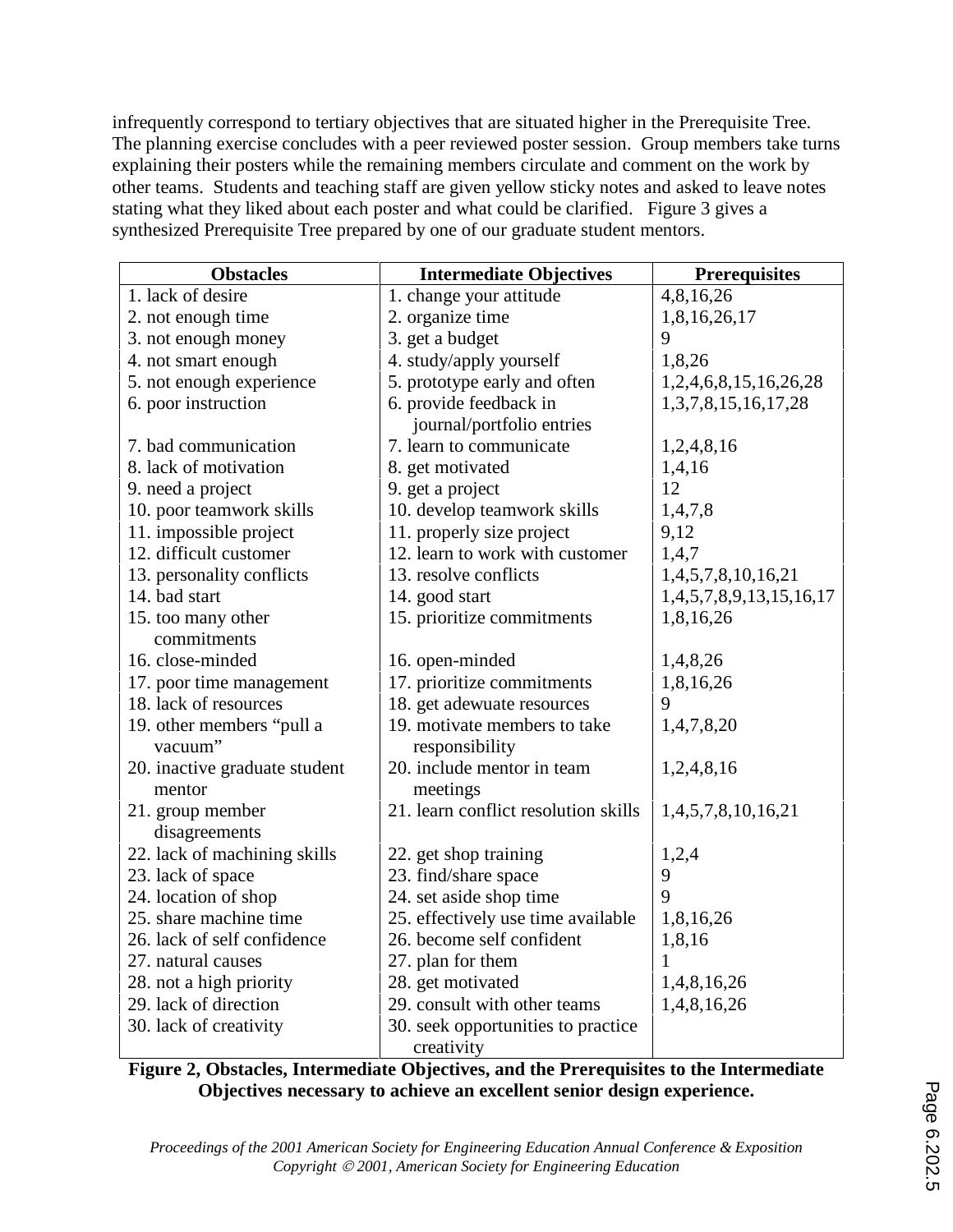

**Figure 3, Prerequisite Tree showing steps leading to an excellent senior design project and experience (defined by students during first week of class).** 

Three distinct sets of skills continue to show up in our Prerequisite Trees. Personal issues occur at the bottom, interpersonal issues occur in the middle, and project issues occur at the top. In many capstone classes personal and interpersonal issues are given scant attention and students are plunged almost immediately into project work. This is in contradiction to findings in the personal development literature that private victories must precede public victories $8,9,10$ . Our Prerequisite Trees support the concept that excellence in project work begins with personal initiative and accountability. Using feedback received from this planning exercise, we have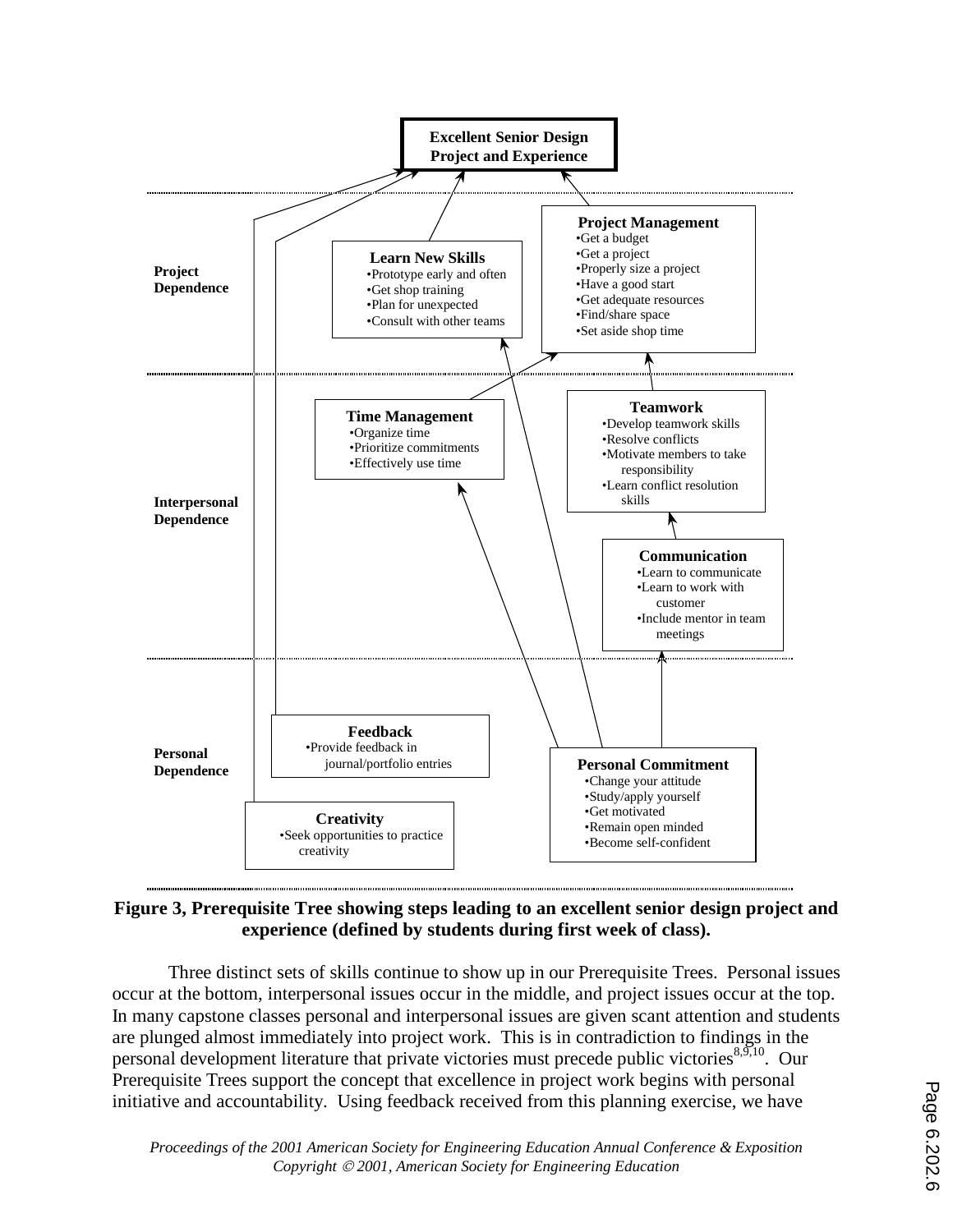structured a three-week orientation process to communicate course expectations, to gather data on student preparedness, and to provide opportunities to polish "human" rather than "technical" skills. We have found that it is advantageous to do this in a period when students are not infatuated with the details and possibilities of a newly assigned project. The data we collect is used to form design teams that distribute the ability present in the class while maximizing the potential to meet customer needs. Design team assignments are made at the start of the fourth week of class.

Personal commitment is addressed in a two-page proposal in which students express and then justify preferences for their top four industry projects. Proposals include a brief discussion of career plans, previous experience related to the project preferences, and goals for the capstone design experience. This is supplemented by ½ hour instructor-student interviews that are conducted in the same fashion as on-campus job interviews. Individual feedback and creativity are not regular elements in our Prerequisite Trees but these are supported through the usage of logbooks, web pages, and peer reviewed presentations. Each individual is expected to make 3-5 pages of entries each week in a personal logbook. To reinforce this habit, students are given 2-3 weeks of reading assignments and discussion questions related to a text that examines a worldclass design project. For the last two years we have used Visions of a Flying Machine<sup>11</sup>. This book thoroughly analyzes the design process of the Wright brothers and thoughtfully documents the personal, interpersonal, and technical sources of their success.

Interpersonal skills are stressed in design team exercises during the month following project assignments. These include creating a team name and web page, participating in dialogue sessions with guest speakers from industry, conducting an on-site customer interview, developing a Gantt charts on Microsoft Project, making a key ring tool in the machine shop, and communicating problem statements and preliminary research in a mid-October poster session.

For the remainder of the first semester, class periods are replaced by bi-weekly instructor/mentor/team meetings in which design teams are expected to communicate technical progress as well as to discuss potential storm clouds. The first semester concludes with a formal design review presentation. Design teams are expected to explore a variety of solution concepts and to demonstrate that their selected concept is viable and within budget. A significant amount of design analysis, computer graphics, and preliminary prototyping is commonly included in these presentations. Graduate student mentorship in the machine shop and CAD lab as well as regular email correspondence with the industry customer help to facilitate this outcome.

### **IV. Mid-year Assessment**

 At the end of the first semester, the planning exercise is performed again to determine obstacles and objectives that need to be addressed during the second semester. The same process used in the initial assessment is employed. Year by year we again find the results to be similar. A typical mid-year Prerequisites Tree is shown in Figure 4. The most obvious difference between this Prerequisites Tree and the initial Prerequisites Tree is that personal issues are absent. We believe that our actions during the first semester have helped to resolve these issues. Students deem the remaining issues unimportant in comparison to the prototype implementation issues facing the design teams. In general, we have found that the off-the-wall obstacles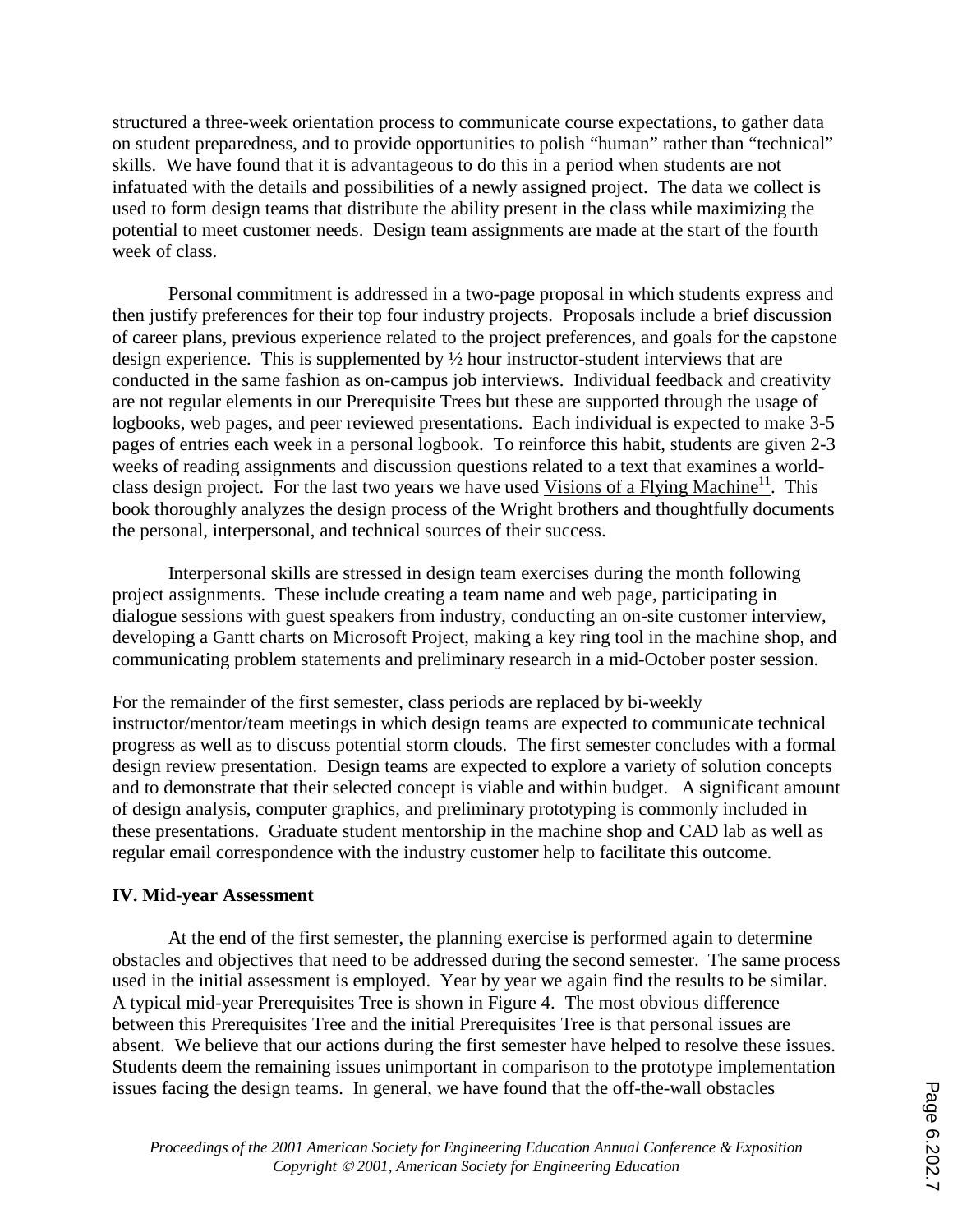provided in the initial assessment are gone. Also notable is that the students have self-discovered the issue of communication and time management. This is not surprising in light of industry feedback about entry-level engineers. The fact that students have independently discovered this and have decided to take action of their own accord is noteworthy.



### **Figure 4, Prerequisite Tree showing steps leading to an excellent senior design project and experience (defined by students at the end of the first semester).**

In terms of interpersonal communication, students are aware that this poses different problems depending on the audience. Many students display a sensitivity regarding proprietary information received from their customer and are concerned about how much they should share with their peers, on their web page, and in vendor inquiries. Other students express frustration in not being taken seriously by vendors. The problem of time management has been parsed, indicating awareness that time is not a monolithic problem to be solved with one action but is dependent on their schedules, other's schedules, and component lead times. Difficulty in making decisions has also been underscored. This presents an opening for implementing design heuristics as a tool for selecting between alternatives. Finally, resource shortages are identified as a critical issue. What were adequate hardware and software resources in previous courses because instructors appropriately "sized" assignments, has become an obstacle to completing open-ended design tasks. Students are not used to considering resources during decision making. Often times the problem is not using resources at hand. This can manifest itself as unwillingness to spend project funds and conduct experiments on a candidate component.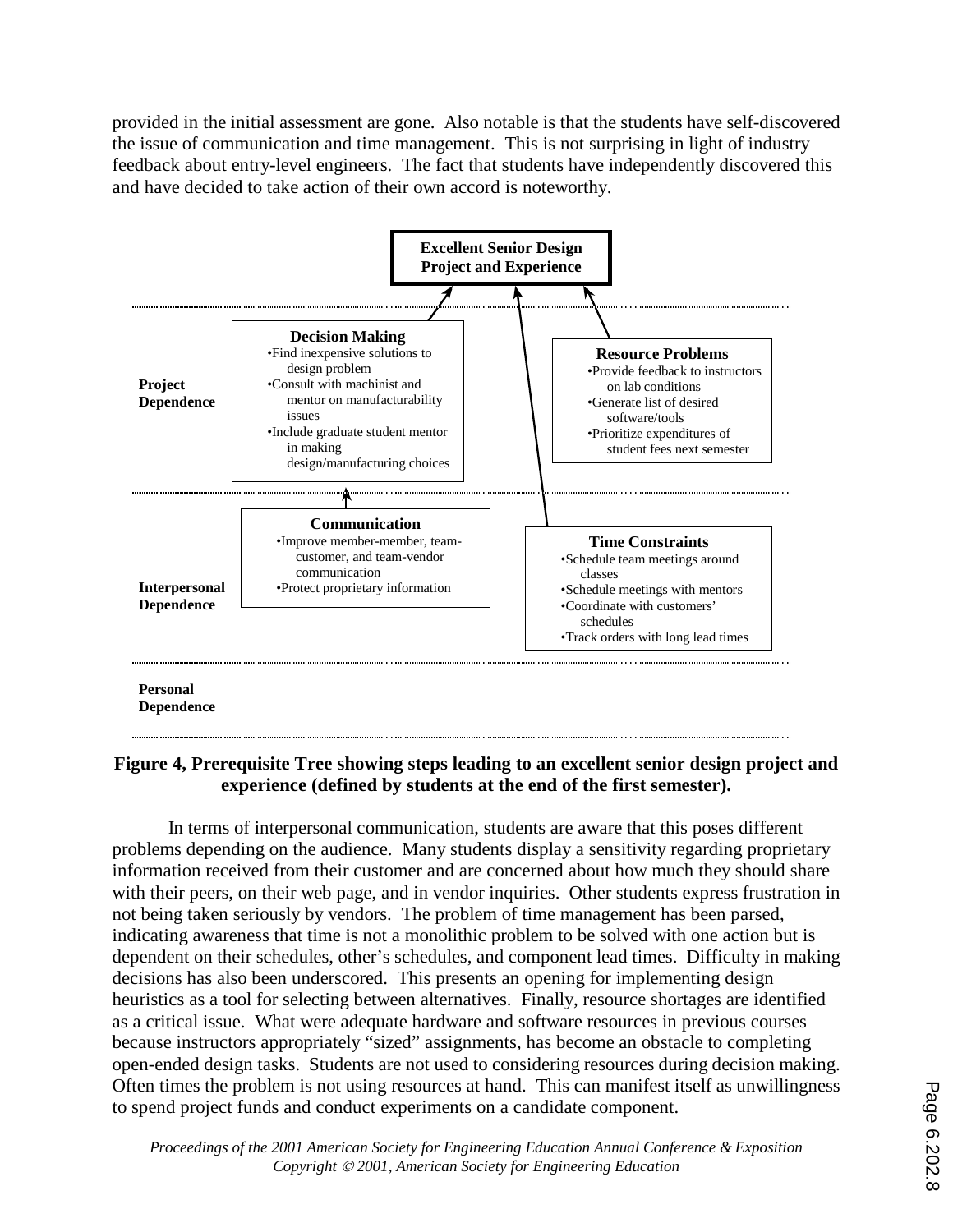#### **V. Conclusions**

 Goldratt's theory of constraints constitutes a powerful tool for discerning student preparedness for the capstone design experience and for monitoring class-wide design team development. Prerequisite Trees produced by different populations of students are essentially the same over the five year period we have used this technique. The preponderance of personal and interpersonal issues was at first a surprise, but we have used this to motivate a variety of professional development and team-building activities at the start of our year-long course. Leaving these issues to chance when undertaking any large-scale design project is probably a serious oversight. Repeated construction of Prerequisite Trees in the capstone course can provide valuable data on program outcomes. With strategic implementation, these can assess growth in highly desired technical and non-technical competencies.

#### **References**

- 1. Accreditation Board for Engineering and Technology, Engineering Criteria 2000, *www.abet.org/eac/2000.htm*.
- 2. Odom, E., S. Beyerlein, B. Tew, R. Smelser, D. Blackketter, "Idaho Engineering Works: A Model for Leadership in Design Education." Preceedings of 1999 Frontiers in Education Conference.
- 3. Boeing Company, "Desired Attributes of an Engineer," *http://www.boeing.com/companyoffices/pwu/attributes/attributes.html* 1996.
- 4. Eliyahu Goldratt and Jeff Cox, The Goal: A Process of Ongoing Improvement,
- 5. Eliyahu Goldratt, It's Not Luck, North River Press, 1994.
- 6. Avraham Goldratt, "Management Skills Workshop, Team Skills: Achieving Ambitious Goals," Goldratt Institute, 1995.
- 7. James Collins and Jerry Porras, Built to Last, HarperCollins Publishing, 1994
- 8. .Warren Bennis and Burt Nanus, Leaders, Strategies for Taking Charge, HaperCollins Publishing, 1997.
- 9. Stephen Covey, Principle-Center Leadership, Fireside Books, 1991.
- 10. Rolf Smith, 7 Levels of Change, Summit Publishing, 2000.
- 11. Jakab, Peter, Visions of a Flying Machine: The Wright Brothers and the Process of InventionSmithsonian Institution Press, 1990.

#### **DAN GERBUS**

Dan Gerbus is a doctoral student at the University of Idaho. He received his B.S. in Mechanical Engineering at the University of Cincinnati and M.S. at the University of Idaho. During the past three years he has served as a graduate student mentor for the Senior Capstone Design class, taught a solid modeling technical elective and the intermediate mechanics of materials class. From internship experiences at Cincinnati Milacron and Stryker Endoscopy, he has provided design and manufacturing assistance to senior and other graduate student projects.

#### **DR. EDWIN ODOM**

Dr. Edwin Odom has taken an active interest in the ME Machine Shop as a key element in design education since joining the University of Idaho ten years ago. The ME department has benefited enormously from his experience in the US Army as well as his experience as a gas turbine design engineer for the General Electric Company. Dr. Odom maintains an avid interest in the literature of creativity and management and is especially well versed on the subjects of team dynamics and leadership styles. He was recognized for his role in development of the IEWorks by a university teaching award in 1998.